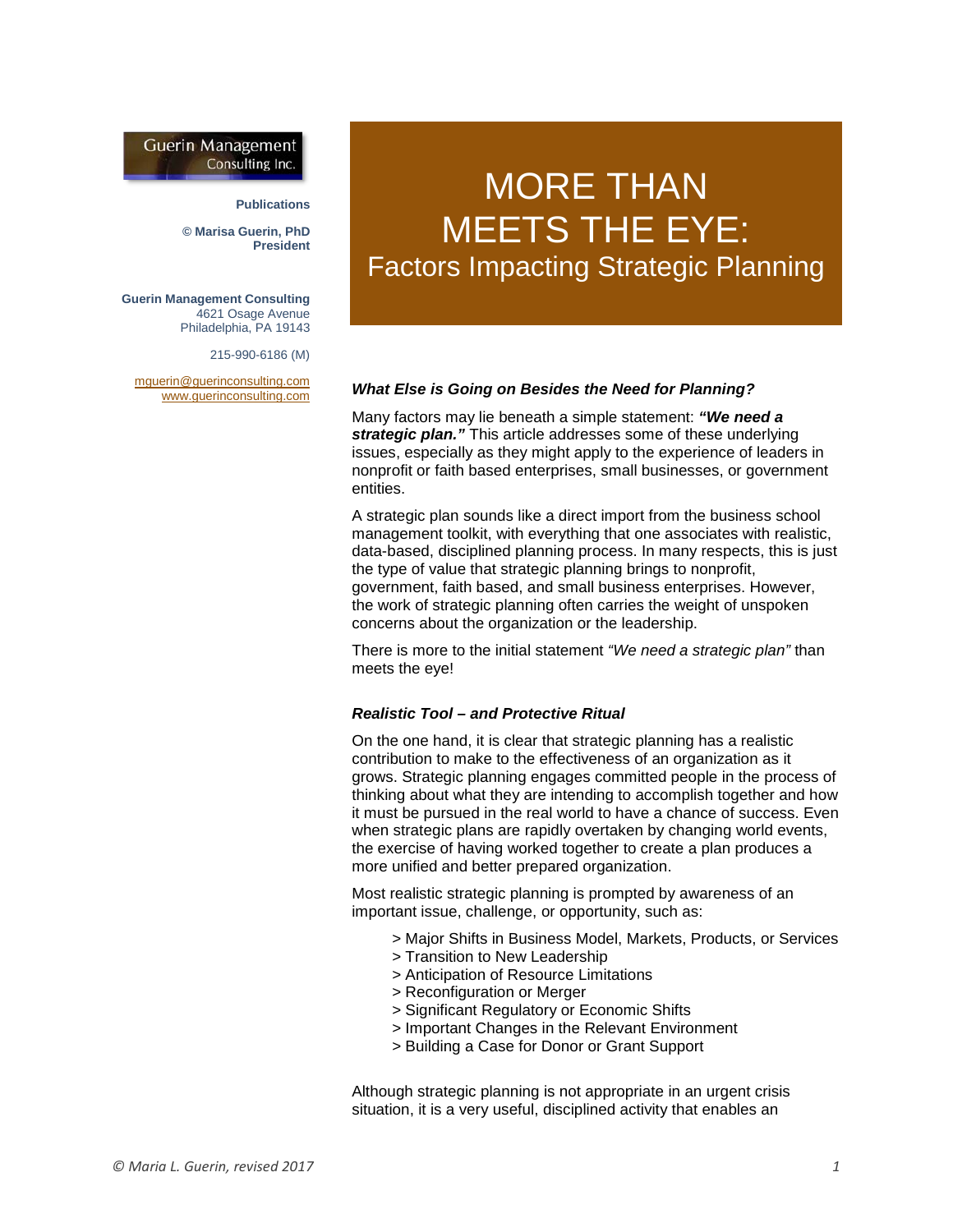organization to match its operations and structures to the demands of strategy for mission effectiveness.

On the other hand, the strategic planning process and the resulting plan **can** be defensive rituals against the experience of risky vulnerability. Whether the vulnerability comes from the limitations of the leadership or from the inherent challenge of the work, a strategic plan can be either a realistic hedge against the risk, or it can be a devoutly wished-for "magical" remedy, infused with largerthan-life hopes. It is often some of both.

When members of an organization say to me*, "We need a strategic plan – can you help us with that?"* I usually engage them early on in a discussion of the question, *"What is driving the need for a strategic plan?"*

If I listen closely to this discussion, I usually pick up the realistic factors supporting the planning; but in addition I get a sense of any underlying uncertainties or conflicts that are not being named directly but which are also in play.

Over the years, I have encountered a range of "sub-texts" as I listened.

Here are some examples of these indirect, unspoken, and sometimes unconscious communications.

*"…It's getting to be past time for a change of leadership. The leader of our organization is the original founder and is still doing things in a way that worked 20 years ago. The world and the organization are changing but the leader isn't. A strategic planning process will give us a way to direct the priorities and actions and resources of the organization in spite of the leader's reluctance…"*

Needless to say, this doesn't work very well. The struggle for control of direction that is brewing will just be played out on the field of planning instead of other issues. The planning process can indeed call the questions that must be answered, but the plan itself cannot function as a substitute for facing issues of confidence in leadership.

Even when there is no confidence gap in the founder's leadership, a consideration of this sort arises when the organization is approaching leadership succession. At this inflection point, the organization must find a way to move from the reality in which the founder-leader almost always embodied the source of direction and strategy in his or her personal vision, priorities, and style, to a new reality that mediates the vision through strategic plans that can be more broadly assimilated.

In both cases, strategic planning needs to be an instrument of trusted leadership, not a replacement for leadership.

*"…Important stakeholders are in conflict about the direction of the organization. The people who have influence on the organization – owners, or the Board, or those who provide it with money, or those who sponsor it – are dug-in on opposite sides of what is to be done. A strategic planning process will resolve the differences without us having to deal with the conflicts…"*

It can take some probing for this dynamic to be named, but not because it isn't known. In a situation like this one, the strategic planning process and the resulting plan can *reflect*, but they probably cannot *drive*, the agreements of the stakeholders. Careful attention must be paid to where the decision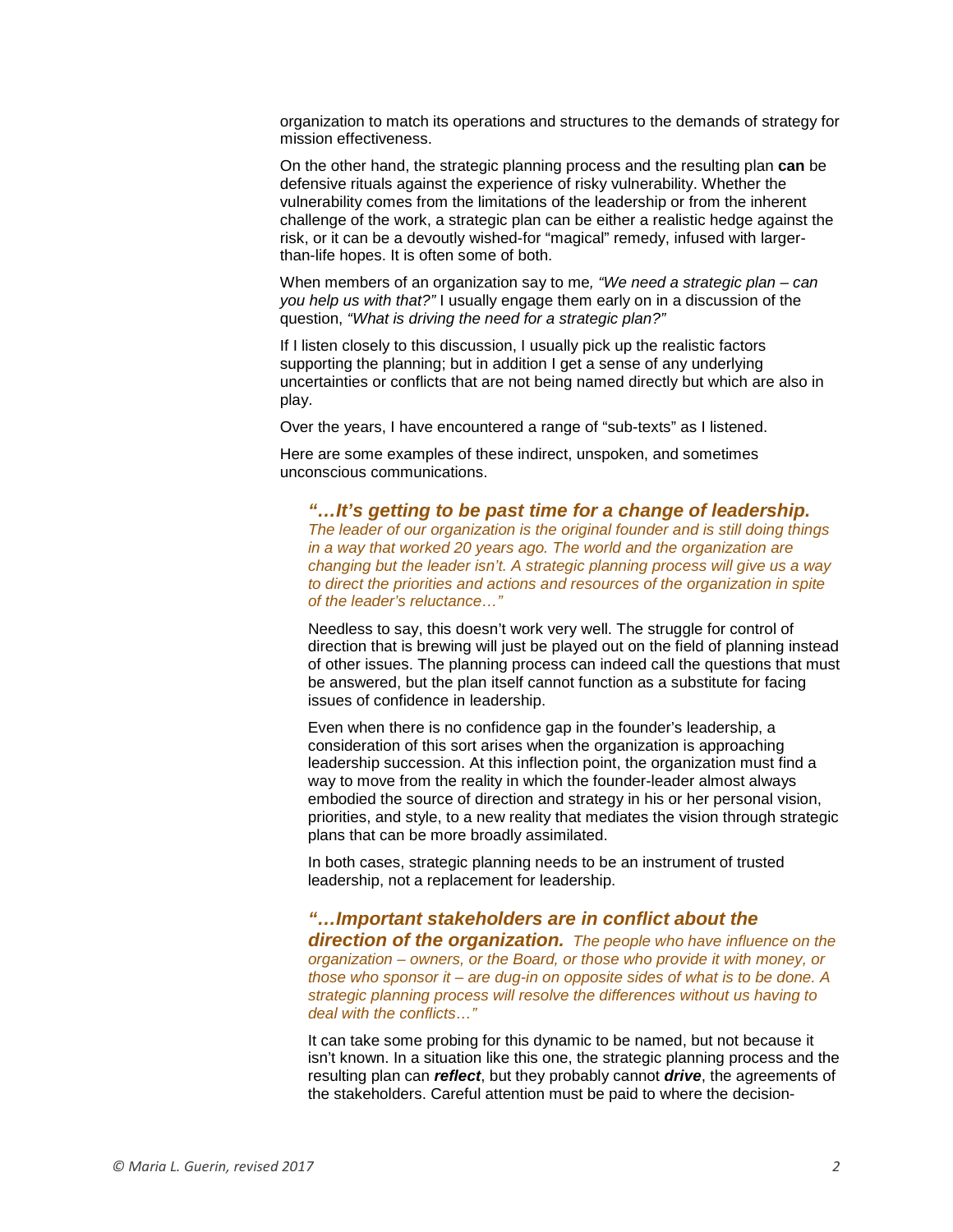making authority actually lies. Consensus is not the mode of choice in such a circumstance.

*"…We don't trust the competence or the good judgment of our leadership in these particular matters. Decisions are being made here that seem alarmingly risky and for which there is little evidence of dependable consideration of consequences and alternatives. We need to be engaged in a thoughtful discussion of options and analysis of good choices…"*

This message emerges when those in governance or membership observe that leaders have started tackling very consequential issues with long term ramifications that others will have to live with, such as decisions about properties, healthcare, or finances. This concern occurs especially if there is a lack of sufficient staff or technical support within the organization. In such situations, the hope is that a process of disciplined planning can increase the confidence of all parties that the long-term implications of current decisions have been explored.

*"…Hope isn't the same thing as a good plan. Everyone seems carried away by our success so far and is bringing an enthusiastic but unrealistic energy to our plans for future growth. We need to slow down and think through what might happen and what else we could be doing..."*

Lone voices that ask for consideration of opposite directions can be experienced as disloyal, uncommitted, or otherwise antithetical to the purposes of the organization. Such dynamics suppress dissent and differences. However, there is a great contribution being made by the Board member or leadership individual who supports a process to air "devil's advocate" thinking and other alternatives to the pell-mell momentum. In this case, strategic planning might be called for as a corrective for overlyoptimistic thinking.

*"…We're stuck and our leaders are stuck too. Our membership is deeply divided, fragmented even. No one really wants to follow the leaders they elect, and the leaders aren't too sure what direction to go in either. We need a strategic plan..."*

This particular subtext is found in religious communities or voluntary associations with elected leadership. One wonders if a group that is in stasis might not have reasons to be there. The leaders are locked into place. The unfreezing and movement together that they may desire will certainly not come from something so left-brain as strategic planning. Some problems can only be resolved if time is spent understanding what they are to begin with.

#### *Strategic planning as defensive structure*

One way to examine these underlying factors is through the lens of "defensive r[i](#page-4-0)tuals", a concept from the field of system psychodynamics<sup>i</sup>.

In regular practice, planning and goal setting are normal management activities, even the fairly intensive work that goes with the preparation or updating of a multi-year strategic plan. Planning and goal-setting only become highly-charged events:

(1) when a **threat** of some kind is perceived *and*

(2) when there is a **doubt** about whether the existing way of handling risk will work.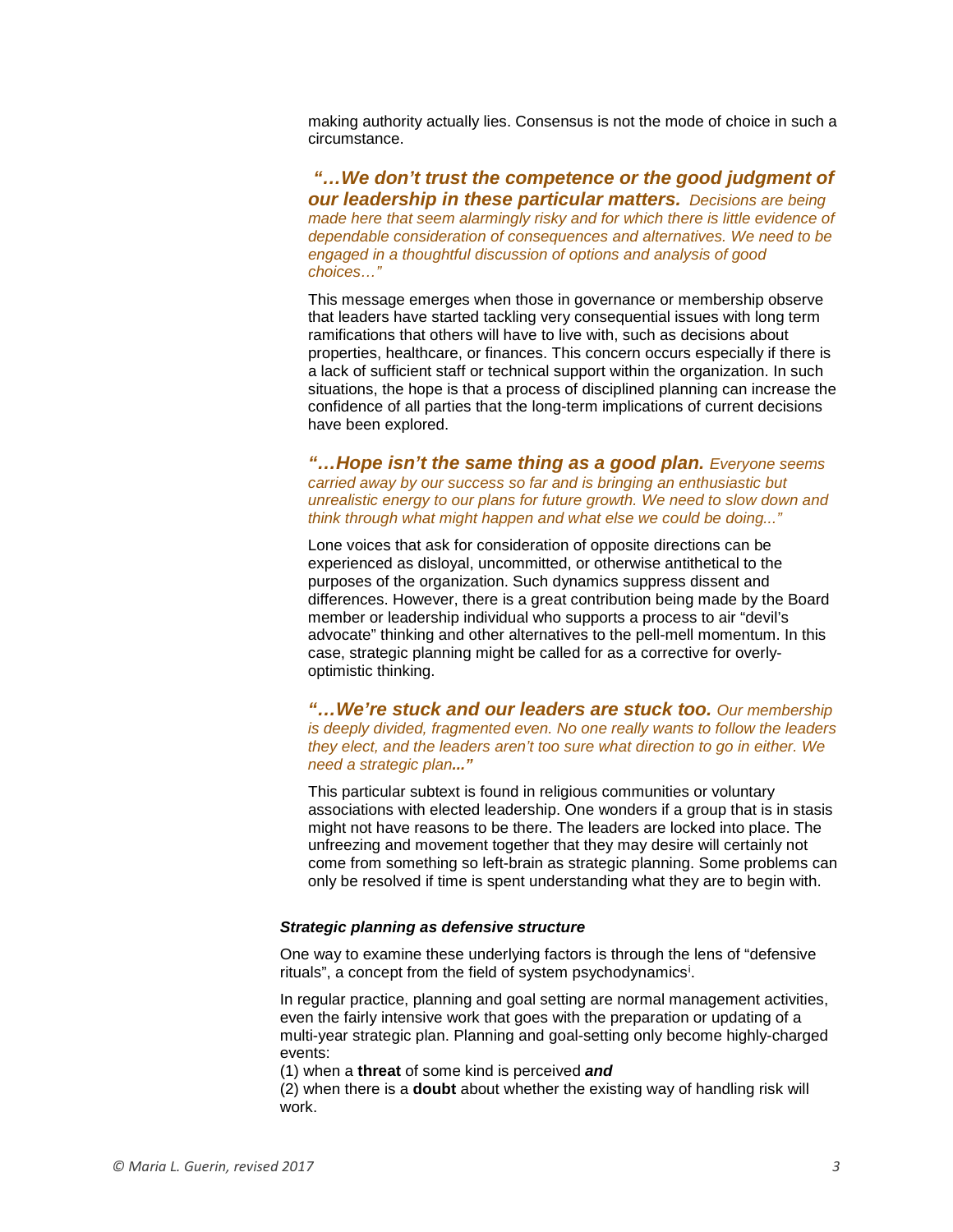The unspoken and perhaps unconscious question is something like, *"Is the leadership on whom we usually depend up to the challenge?"* or, *"How will we survive this transition?"*

This is not to say that leaders of nonprofits or faith based groups or small businesses are ineffective or untrustworthy. In fact, many faith-centered and nonprofit leaders have mature "egos-in-check" – in faith-language, this might be called humility. This personality strength can make more evident the limitations of real people in management and in governance roles – no illusions, a curb against hubris, awareness of the need for the contributions of others.

The development of a strategic plan can be a realistic way to ground the decisions going forward in a shared frame of reference that is not so dependent on one person alone. As a sign of broadly shared understanding and commitment, strategic planning provides a protection against too much dependency on a single leader and his or her strengths and blind spots.

But, as the examples described above illustrate, a strategic plan can also become a covert defensive maneuver, infused with unconscious emotions aroused by anxiety and conflict. The strategic plan can be a veiled way for the Board or membership to exert control over a leader in whom they lack complete confidence, to constrain his or her degrees of freedom or to offset weaknesses.

And sometimes it is the leaders themselves whose anxiety about the challenges they face leads them to invest an unreasonable amount of energy in elaborate strategic planning processes and forms. When the formats, deadlines, consultants, and other aspects of a planning process overpower the thoughtful deliberation of its content by those who are responsible for the organization's future, that is a bright red flag that a defensive routine may be in operation.

## *Implications for the Leader or Facilitator*

If the motivations driving the strategic planning process can be probed and understood, the leader or facilitator has more data with which to proceed.

If the energy for planning appears to be a defense against facing a more sensitive issue, the right action is to question the readiness of the organization to undertake proper strategic planning and propose other actions instead.

For example, it might be more helpful to suggest that there be an organization assessment process that lets people inside and outside the organization identify things that are working well, things that should be changed, and other factors to pay attention to. This relatively neutral action can make it possible for sensitive issues to be raised, and it can also produce information that is quite helpful to the strategic planning process whenever it is in fact undertaken.

At other times, the organization clearly does need and would benefit from a strategic plan, but the presence of sensitive underlying issues can guide the leader or facilitator to manage the conversations differently.

For example, a more broadly representative steering committee (rather than one composed only of current leadership) can be formed to oversee the process if there is a confidence gap with respect to the capability of one or some of the leaders.

Likewise, involvement of stakeholders at various steps of the planning can be orchestrated with a fair hand to ensure that all views get heard in the process. Also, the preparations for managing the changes involved in the plan can be improved if sources of resistance or concern can be anticipated.